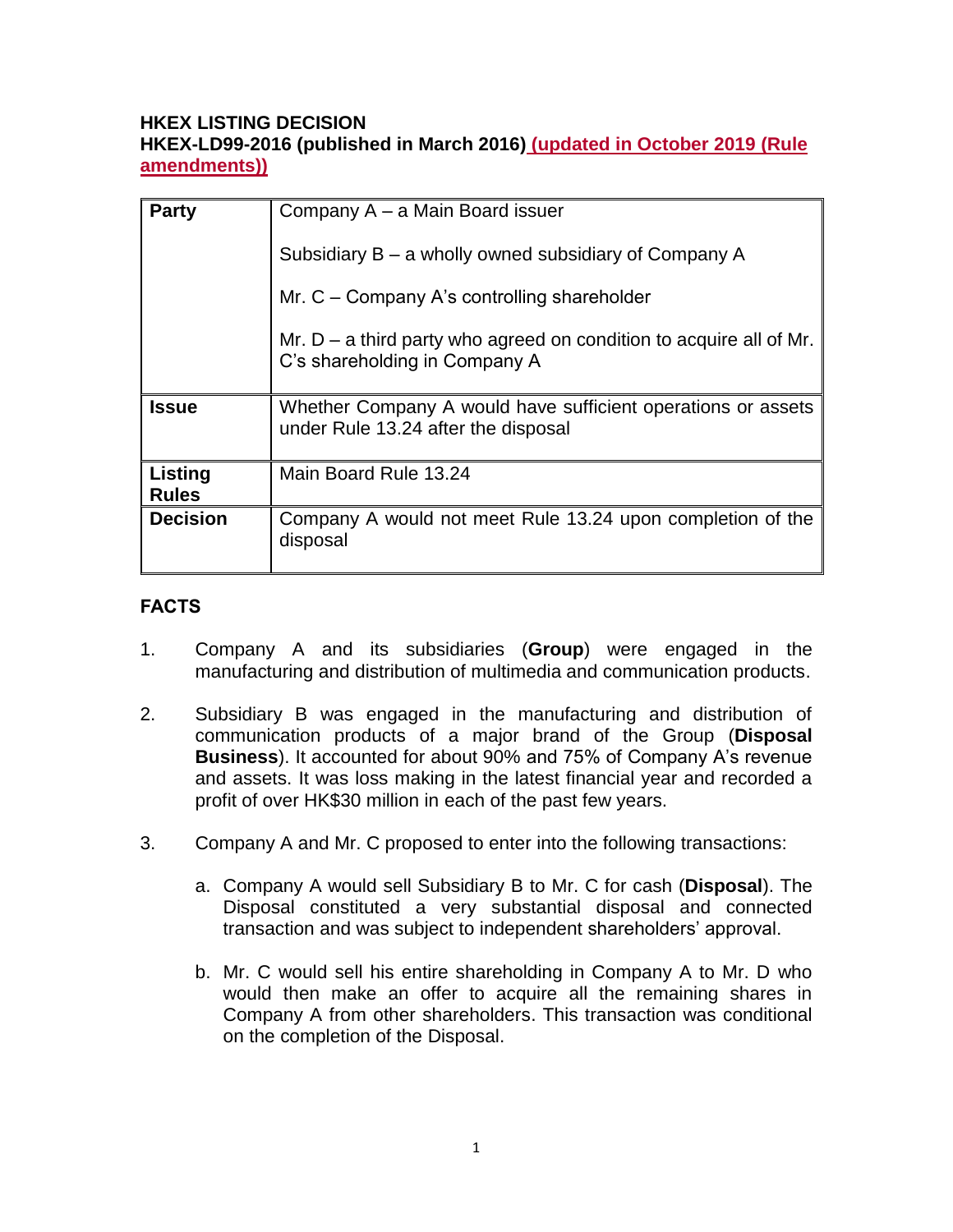- 4. Upon completion of the Disposal, Company A would continue its existing business in the manufacturing and distribution of multimedia and communication products, excluding the product line owned by Subsidiary B (**Remaining Business**).
- 5. Company A submitted that the product line of Subsidiary B was loss making and the Disposal would allow the Group to focus on other product lines with better prospect and more profitable.
- 6. Company A would use the proceeds from the Disposal as general working capital and for future business opportunities. Company A would record a loss of about HK\$4 million from the Disposal.
- 7. There was an issue whether Company A would have sufficient operations or assets under Rule 13.24 after the Disposal.
- 8. Company A was of the view that it would be able to meet Rule 13.24 upon completion of the Disposal because:
	- a. For the latest financial year, the Remaining Business recorded revenue and profit of over HK\$200 million and HK\$4 million.
	- b. Upon the Disposal, the Group would have total assets of about HK\$450 million, including trade and other receivables, cash, inventories, fixed assets and trademark.
	- c. Based on Company A's profit forecast, the Remaining Business would continue to record profit and grow steadily.
	- d. The Group had been engaged in the Remaining Business and the Disposal Business since its listing on the Exchange. The Remaining Business comprised distinct product lines and operated independently from the Disposal Business with its own manufacturing and distribution teams.
	- e. The Disposal would improve the Group's financial performance by disposing of the loss making business.

## **APPLICABLE LISTING RULES**

9. Rule 13.24 states that-

*"An issuer shall carry out, directly or indirectly, a sufficient level of operations or have tangible assets of sufficient value and/or intangible assets for which a sufficient potential value can be*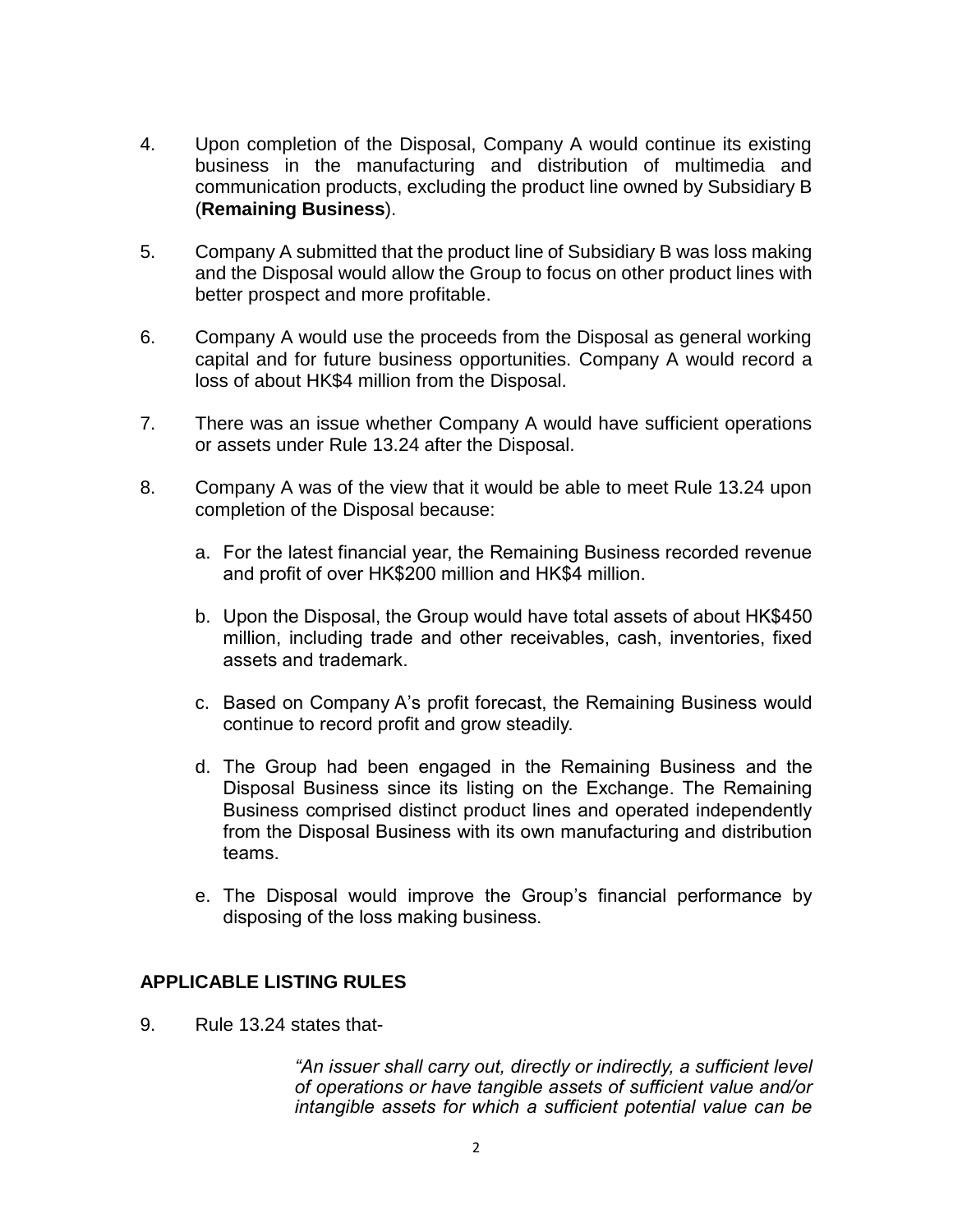*demonstrated to the Exchange to warrant the continued listing of the issuer's securities."*

(Rule 13.24 was amended on 1 October 2019. See Note 1 below.)

10. Listing Decisions (LD35-2012 and LD88-2015) describe the purpose behind Rule 13.24 and provide guidance on the application of the Rule:

> "*Rule 13.24 is intended to maintain overall market quality. Issuers that fail to meet this Rule are "blue sky companies" where public investors have no information about their business plans and prospects. This leaves much room for the market to speculate on their possible acquisitions in the future. To allow these issuers' shares to continue to trade and list may have an adverse impact on investor confidence.*

*…* 

*… if an issuer takes a corporate action, the Exchange is more likely to suspend the issuer's trading where the issuer fails to satisfy the Exchange that it would have a viable and sustainable business to justify its continued listing after completion of the corporate action. In this case, shareholders would have the opportunity to decide whether to allow the corporate action to proceed, knowing that the Exchange would exercise the suspension power should the corporate action proceed. In that way shareholders' interests are safeguarded through the shareholders' approval process.*"

## **ANALYSIS**

- 11. Rule 13.24 requires issuers to maintain a sufficient level of operations or assets of sufficient value to warrant the continued listing of their securities. Without quantitative criteria for sufficiency, this Rule is a qualitative test and is assessed case by case.
- 12. The Exchange considered that Company A would not have sufficient operations or assets to meet Rule 13.24 upon completion of the Disposal because:
	- (a) Company A proposed to dispose of the Disposal Business, which accounted for 90% and 75% of Company A's revenue and assets. The Disposal would substantially reduce Company A's scale of operations and assets.
	- (b) The Remaining Business recorded only minimal profit for the latest financial year and was loss making in the past few years. It could not demonstrate a proven track record of sustainability and viability. Its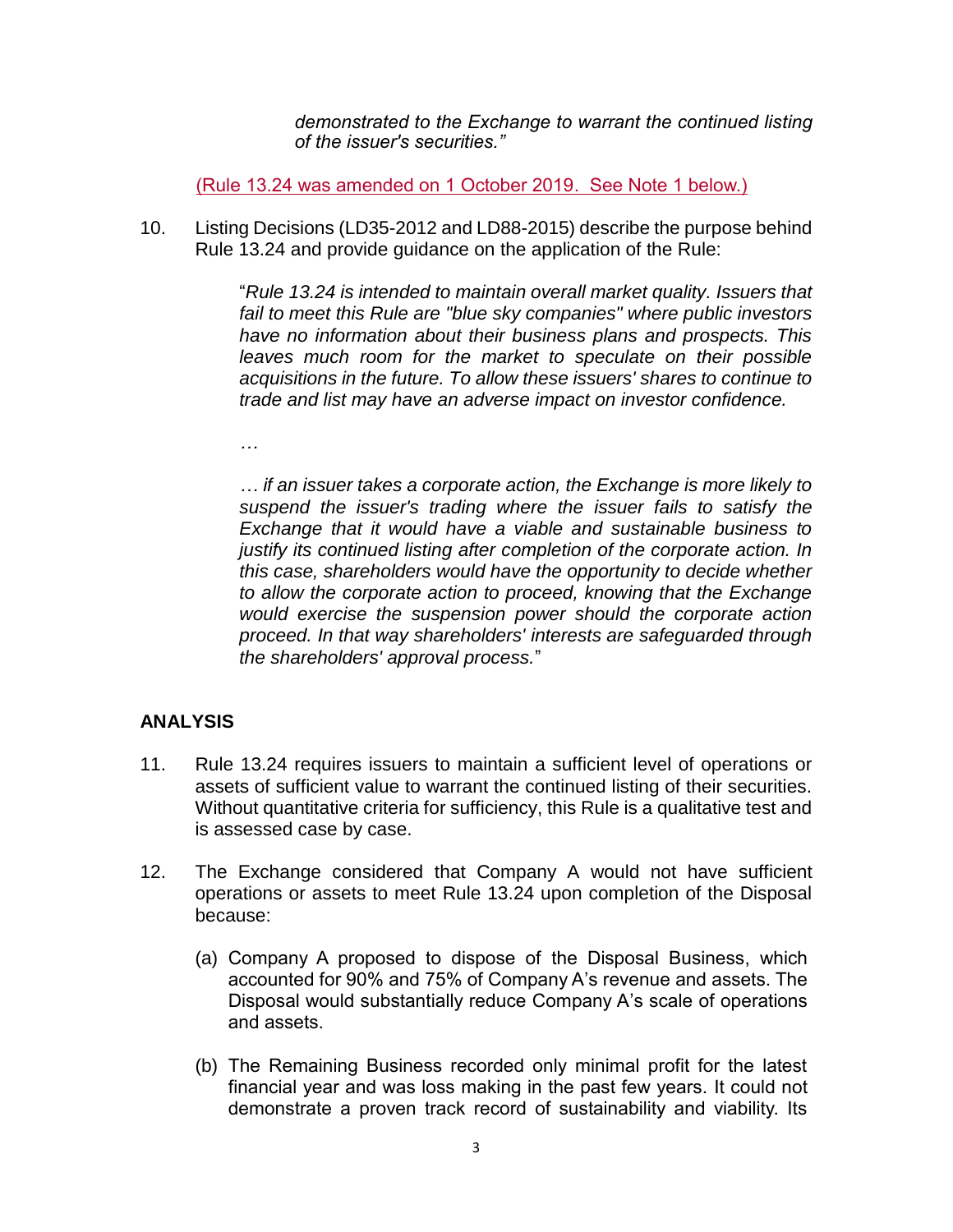profit forecast also failed to show substantial improvement in its operations and financial performance after the Disposal.

- (c) The assets of the Remaining Business would be insufficient to meet Rule 13.24 because, as mentioned in (b) above, the operations of these assets could not generate sufficient revenue and profits to justify a listing. The other asset of the Group would be the cash proceeds from the Disposal, but Company A could not demonstrate how the cash retained by the Group would enable it to substantially improve its operations.
- (d) The Disposal formed part of the arrangements between Mr. C and Mr. D and was made to facilitate the sale of a controlling interest in Company A. Company A had been engaged in the Disposal Business and Remaining Business since its listing on the Exchange. The Disposal Business accounted for the bulk of Company A's existing businesses and had been profitable in the past except in the latest financial year. While Company A submitted that the Disposal would improve its financial performance, it failed to support its case or demonstrate that the Remaining Business was viable and sustainable.

## **CONCLUSION**

13. The Exchange considered that Company A would not comply with Rule 13.24 should it proceed with the Disposal.

## *NOTES:*

- *(A) Amendments to Rule 13.24*
- *1. The amended Rule 13.24 states that:*
	- *"(1) An issuer shall carry out, directly or indirectly, a business with a sufficient level of operations and assets of sufficient value to support its operations to warrant the continued listing of the issuer's securities.*
		- *Note: Rule 13.24(1) is a qualitative test. The Exchange may consider an issuer to have failed to comply with the rule in situations where, for example, the Exchange considers that the issuer does not have a business that has substance and/or that is viable and sustainable.*

*The Exchange will make an assessment based on specific facts and circumstances of individual issuers. For example, when assessing whether a money lending business of a particular*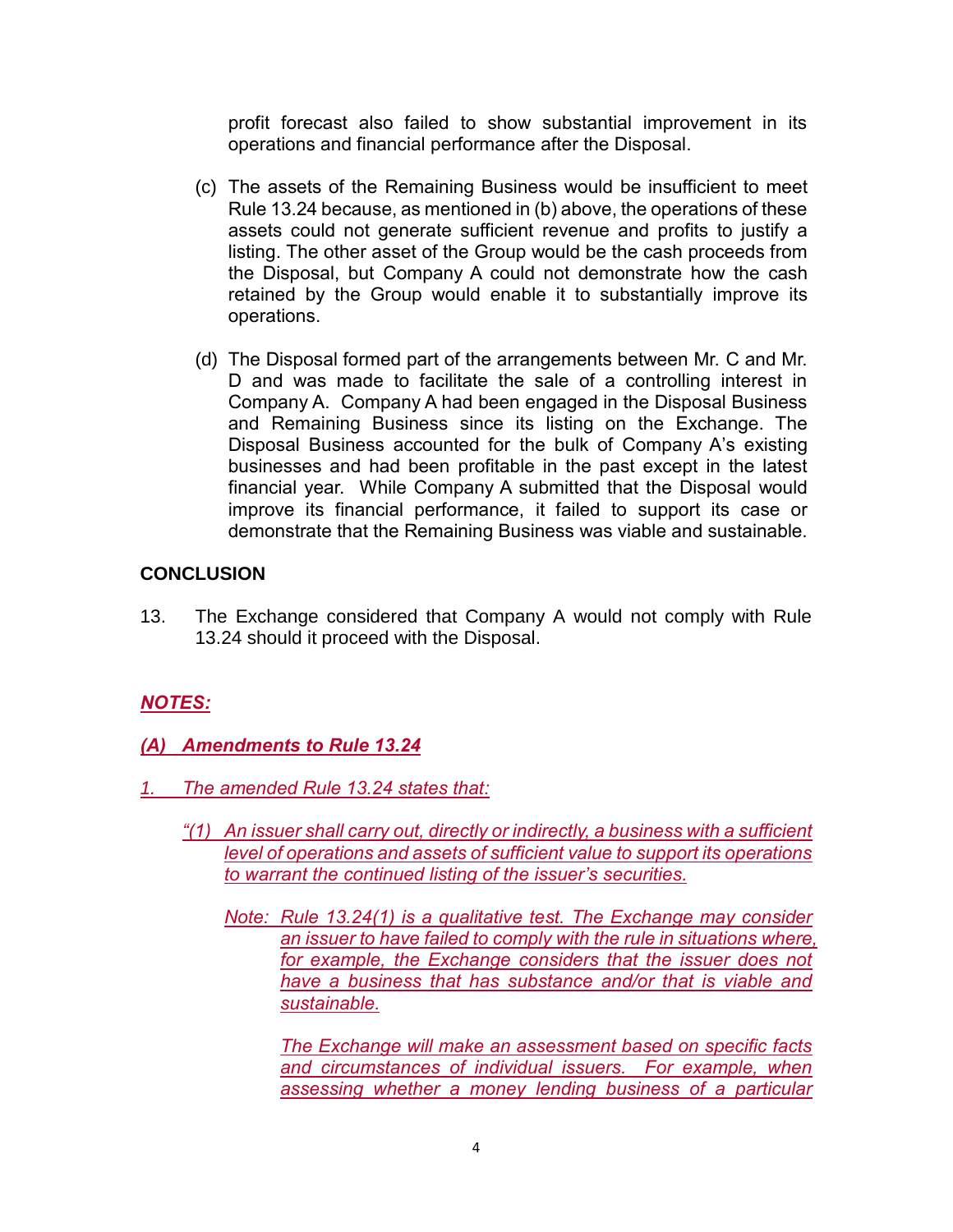*issuer is a business of substance, the Exchange may consider, among other factors, the business model, operating scale and history, source of funding, size and diversity of customer base and loan portfolio and internal control systems of the money lending business of that particular issuer, taking into account the norms and standards of the relevant industry.* 

*Where the Exchange raises concerns with an issuer about its compliance with the rule, the onus is on the issuer to provide information to address the Exchange's concerns and demonstrate to the satisfaction of the Exchange its compliance with the rule.*

*(2) …"*

*2. Rule 13.24(1) makes it clear that an issuer must carry out a business with a sufficient level of operations to warrant its continued listing. The issuer must also have sufficient assets to support its operations.* 

In this case, the Exchange's analysis and conclusion would remain *unchanged, but an assessment of "sufficiency of assets to justify a listing" would not be required.* 

# *(B) Amendments to Rule 14.06E (disposal restrictions)*

*3. With effect from 1 October 2019, an issuer must also comply with Rule 14.06E (which incorporates former Rules 14.92 and 14.93 with certain modifications) if it proposes a disposal of all or a material part of its existing business at the time of, or within 36 months from, a change in control.* 

*Rule 14.06E states that:* 

- *"(1) A listed issuer may not carry out any disposal or distribution in specie (or a series of disposals and/or distributions in specie) of all or a material part of its existing business:*
	- *(a) where there is a proposed change in control (as defined in the Takeovers Code) of the listed issuer (other than at the level of its subsidiaries); or*
	- *(b) for a period of 36 months from a change in control (as defined in the Takeovers Code),*

*unless the remaining group, or the assets acquired from the person or group of persons gaining such control or his/their associates and any other assets acquired by the listed issuer after such change in control, can meet the requirements of Rule 8.05 (or Rule 8.05A or 8.05B).*